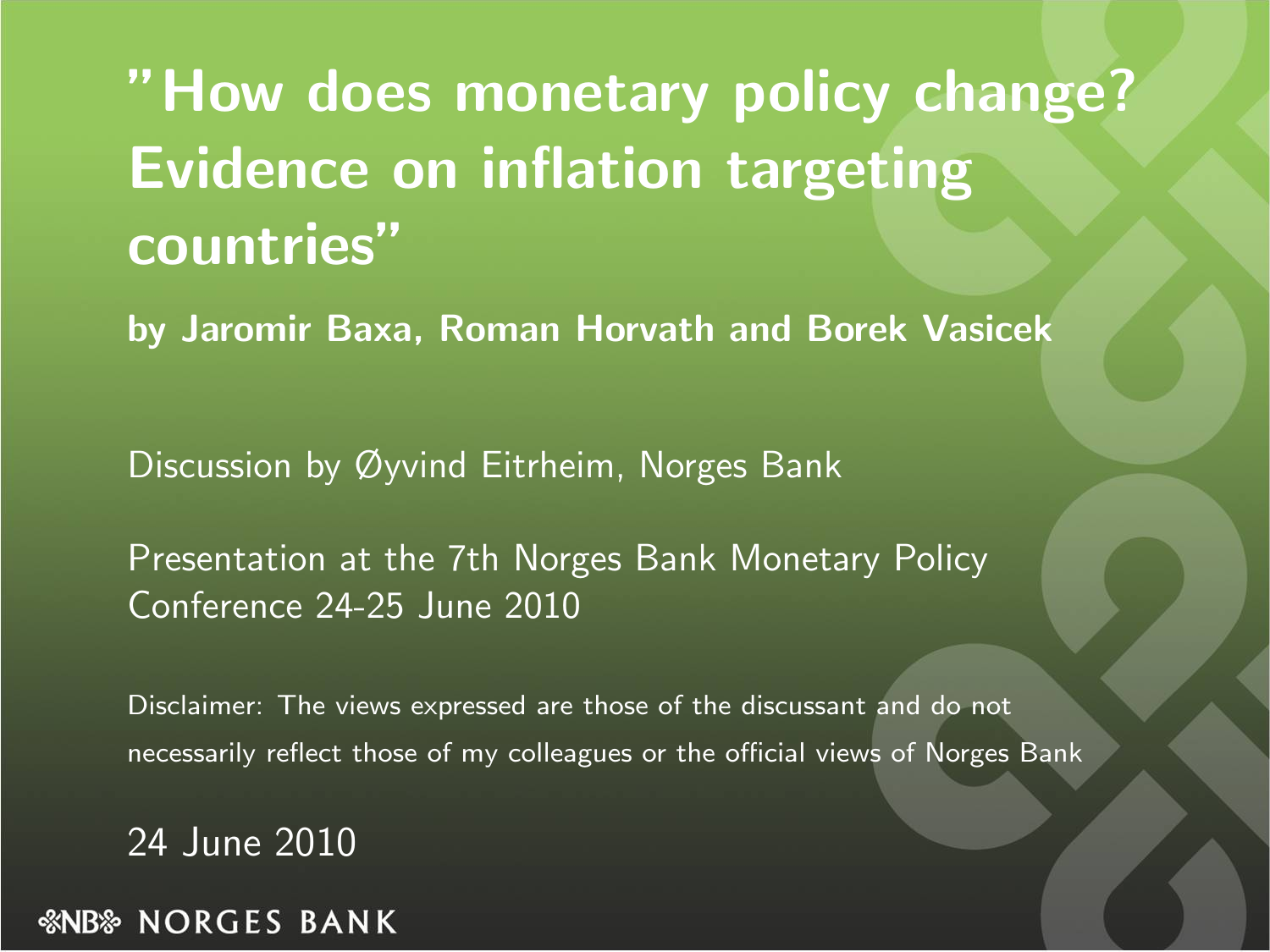### Brief recap of the Taylor rule literature

- $\bullet$   $r_{t}$  depend on a small set of observable variables
- **Generalized TR type function with constant parameters:**
- $r_{t} = (1 \rho) [\alpha + \beta(\pi_{t+i} \pi^{*}) + \gamma y_{t} + \delta x_{t}] + \rho r_{t-1} + \varepsilon_{t}$
- $\alpha = \pi^* + \text{rr}^*$
- o data uncertainty (latent variables, measurement errors), e.g.  $\pi_t^{\text{core}}$ ?,  $y_t$ ?,  $x_t$ ?
- model uncertainty (specification issues), functional form, parameter space  $\theta = [\alpha, \beta, \gamma, \delta, \rho]$ , e.g. degree of interest rate smoothing ρ?
- **•** parameter uncertainty (estimation issues), e.g. endogeneity of  $\pi_{t+i}$ ,  $y_t$ ?
- **•** identifiability and determinacy under discretion and commitment ?
- implications of (Knightian) uncertainty for monetary policy ?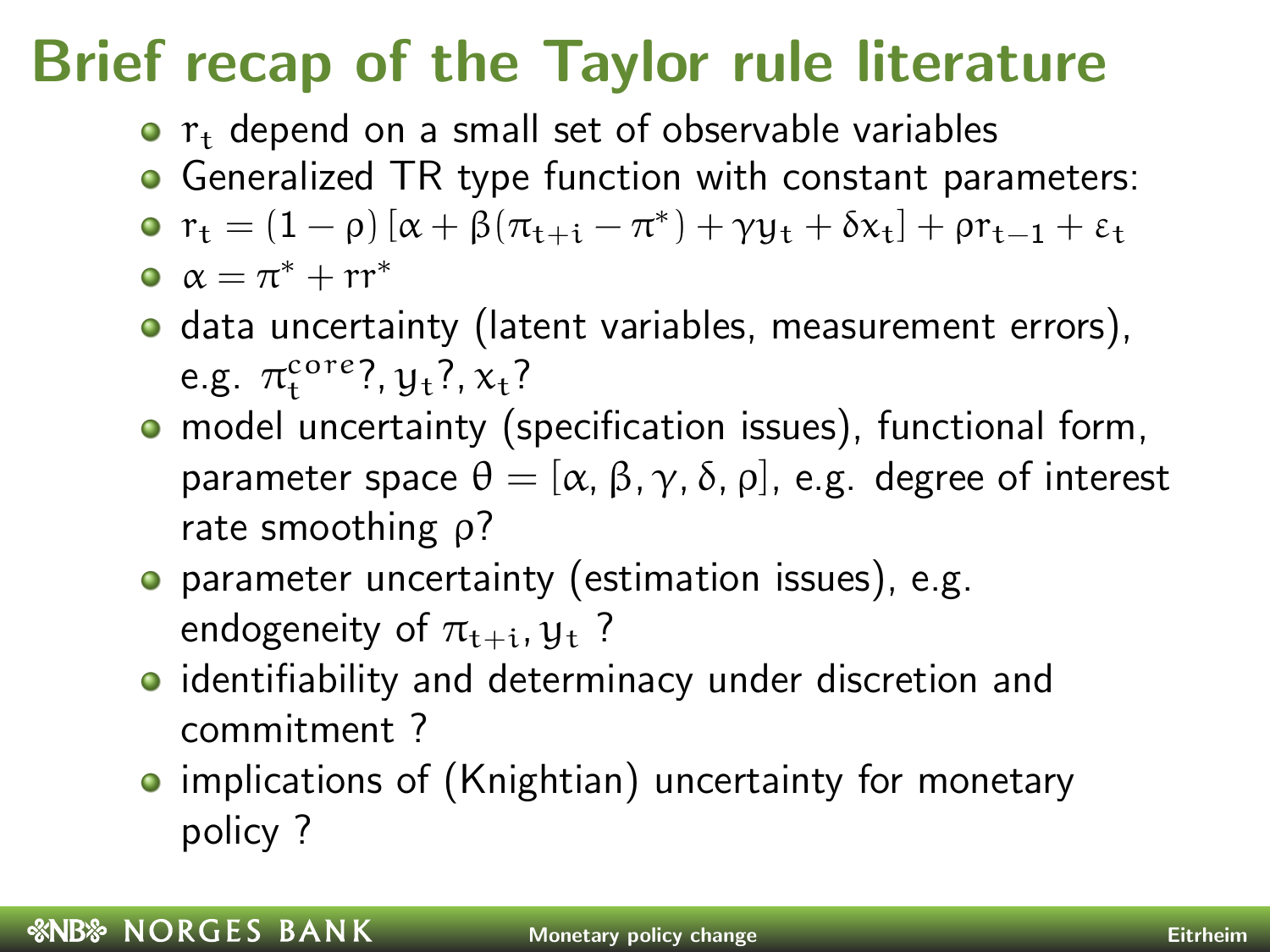### Key research questions in BHV's paper

- Have monetary policy rules changed over the past two decades?
- In particular, has the degree of interest rate smoothing (ρ) changed?
- Do interest rate responses to inflation (β) change over time? And how?
- **•** Focus on five pioneering IT countries NZ, CAN, UK, SWE, AUS from 1990 to 2010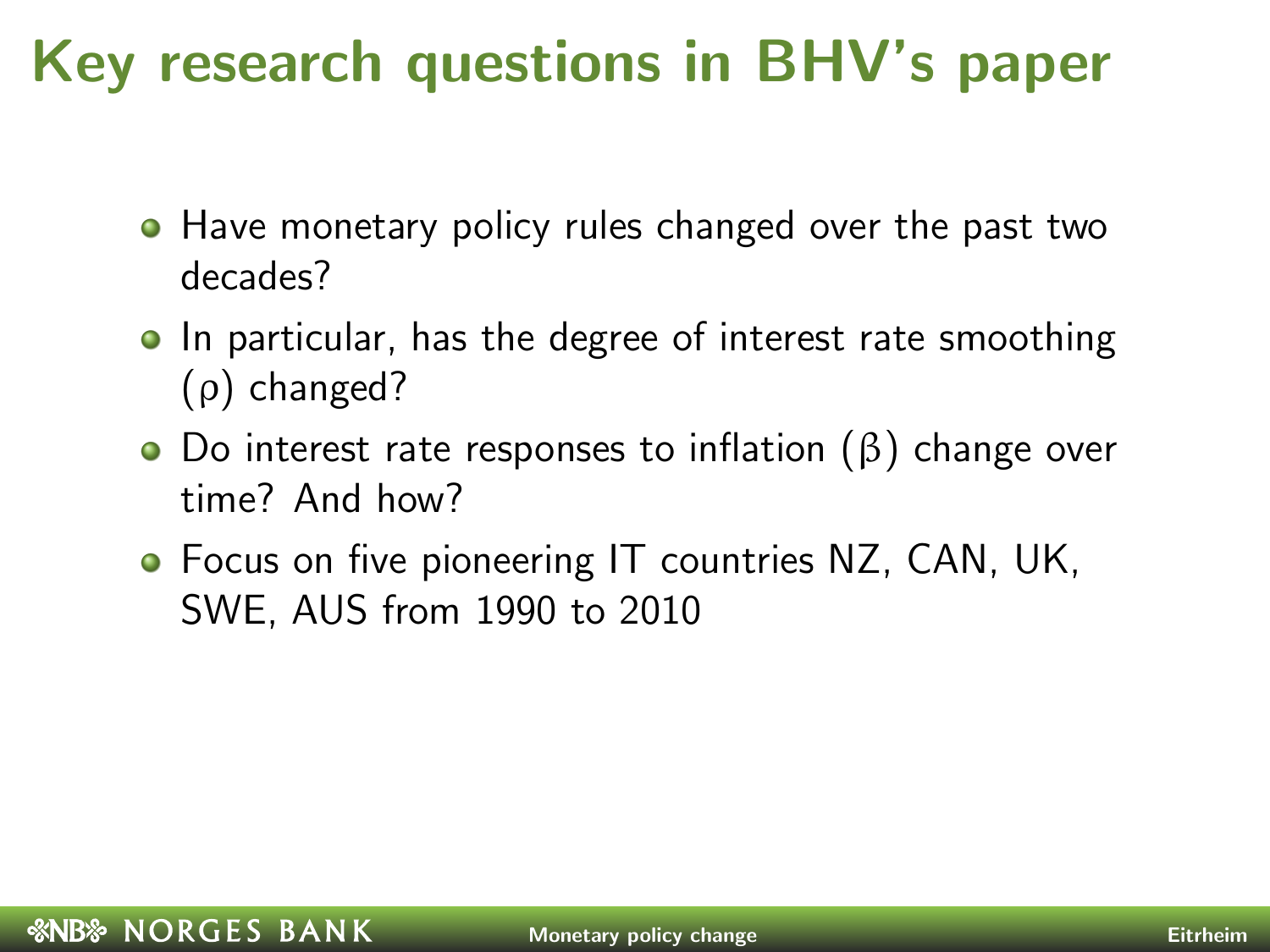#### The strategy of the paper

- Adopts the TVP approach proposed by Nelson and Kim (2006, JME) NK hereafter, BUT with a different estimation method:
- **o**  $r_t = (1 \rho_t) [\alpha_t + \beta_t (\pi_{t+1}) + \gamma_t y_t + \delta_t x_t] + \rho_t r_{t-1} + \varepsilon_t$
- where  $\theta = \theta_t = [\alpha_t, \beta_t, \gamma_t, \delta_t, \rho_t]$  are independent RW processes,
- and endogenous regressors  $\pi_{t+i}$ ,  $y_t$  are handled using instruments  $Z_t$
- $\sigma \pi_{t+1} = \xi_{\pi}^{\dagger} Z_t + \eta_{\pi}^{\dagger}$
- $\mathbf{u}_{t} = \xi_{u,t} Z_t + \eta_{u,t}$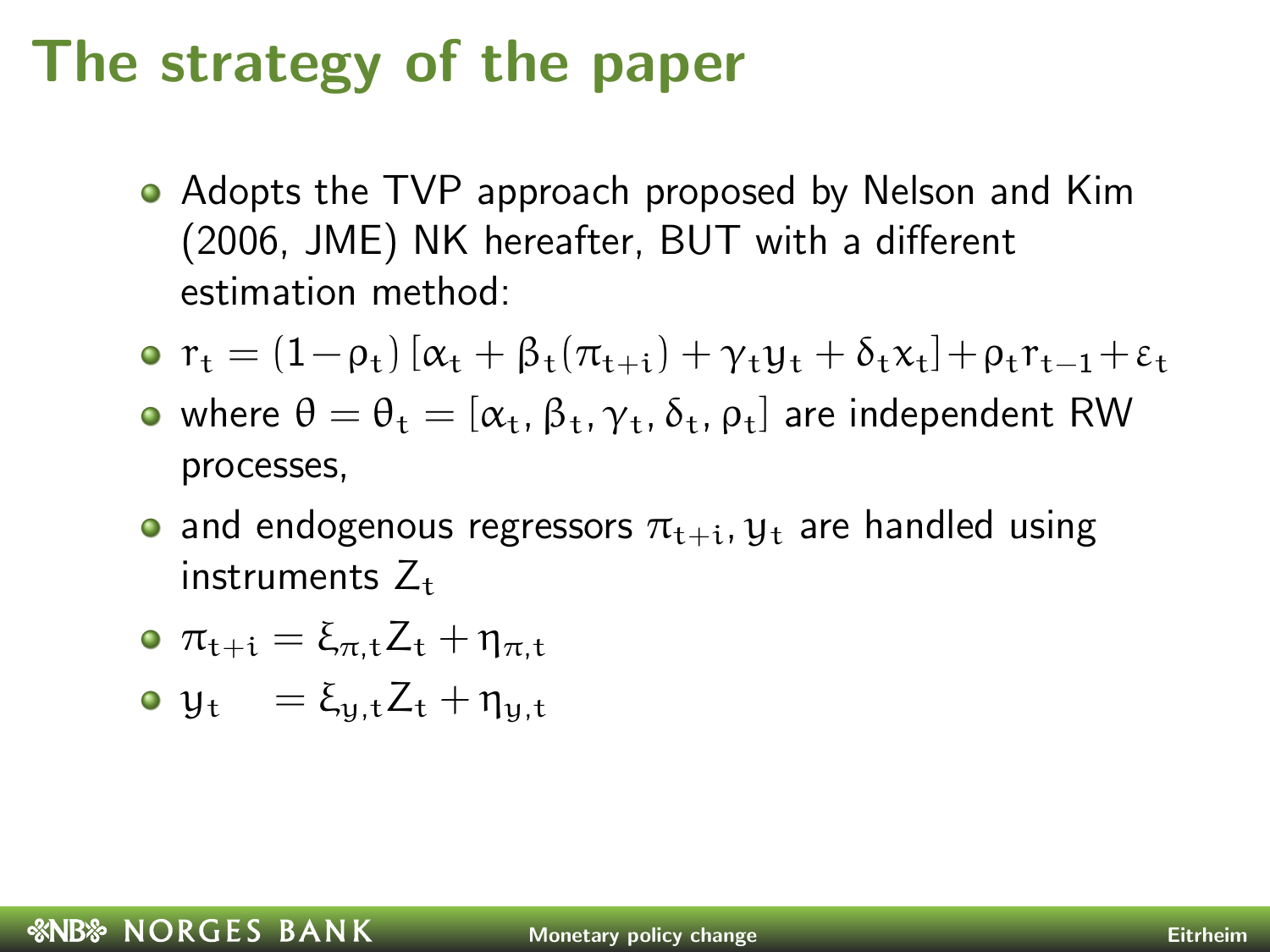## The strategy of the paper (cont'd)

- Recap of NK (2006, JME) on US monetary policy 1970-2000:
	- $\triangleright$  allows for nonlinearity ( $\rho_t = 1/(1 + \exp(-\xi_t))$  as well as heteroscedasticity (GARCH(1,1)) in  $\varepsilon_t$
	- $\triangleright$  Step I: MLE using Harvey et al's (1992) modified Kalman filter
	- $\triangleright$  Step II: MLE estimation of an extended (bias corrected) Taylor rule via the Kalman filter controlling for  $(\textsf{standardized})$  residuals  $\eta^*_{\pi,\texttt{t}}$ ,  $\eta^*_{\texttt{y},\texttt{t}}$
	- $\triangleright$  ensuring that orthogonality conditions hold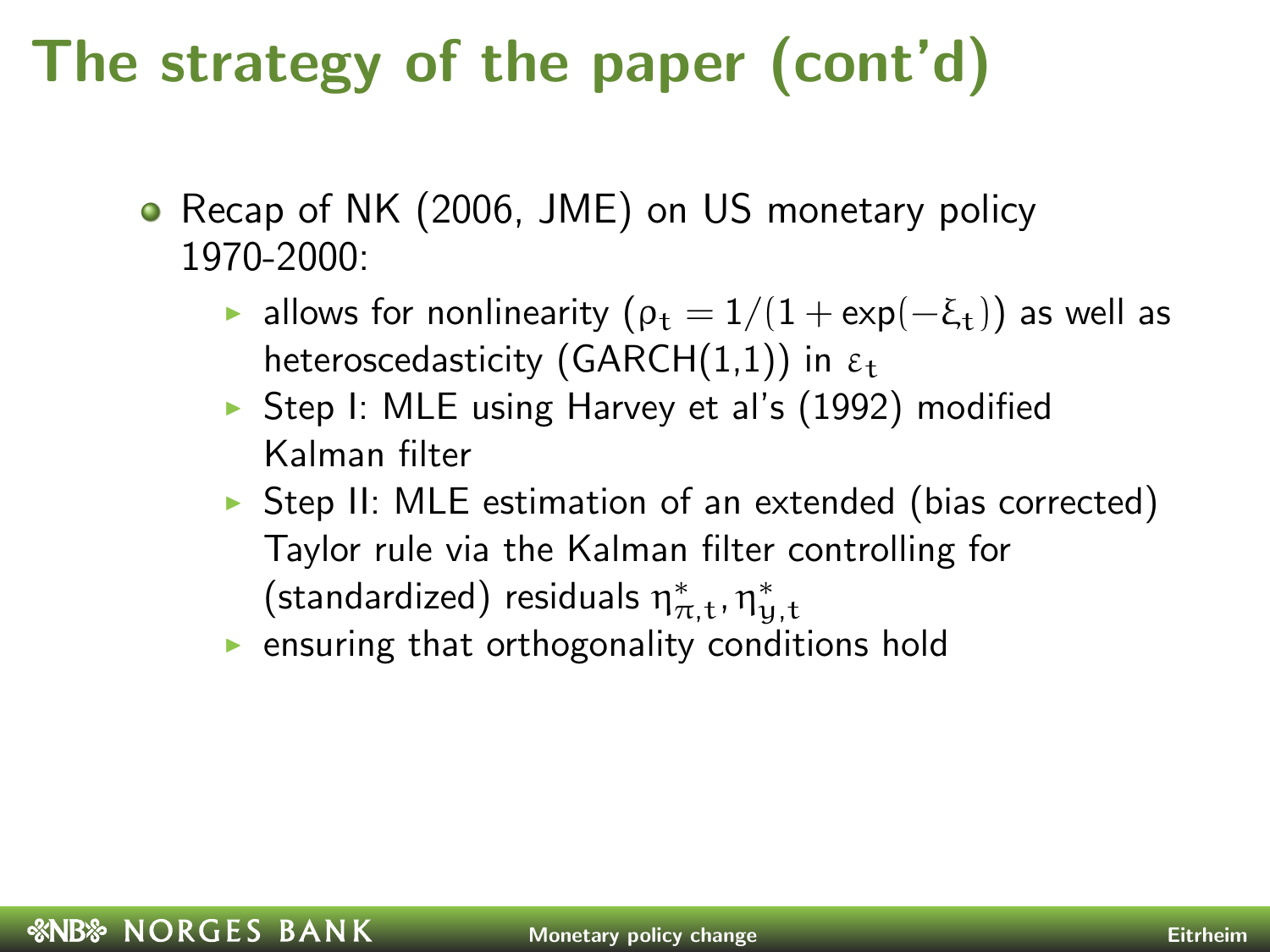### NK's main findings

- monetary policy in the US has indeed changed over time  $\bullet$
- handling endogeneity *matters*
- **•** three distinct subperiods (the 1970s, the 1980s, and 1990s) 1970s FED mainly focused on stabilizing the real economy (misperceiving the
	- output gap) ( $β_t$  around 1.3,  $γ_t$  around 0.5)
	- 1980s FED mainly focused on stabilizing inflation (higher β around 1.5, lower  $\gamma$ <sub>t</sub> around 0.2)
	- 1990s FED could (again) pay more attention to stabilizing real economic activity ( $\gamma_t$  increases to 1)
- All periods High degree of interest rate smoothing (high  $\rho$  around 0.8 (except mid-70s))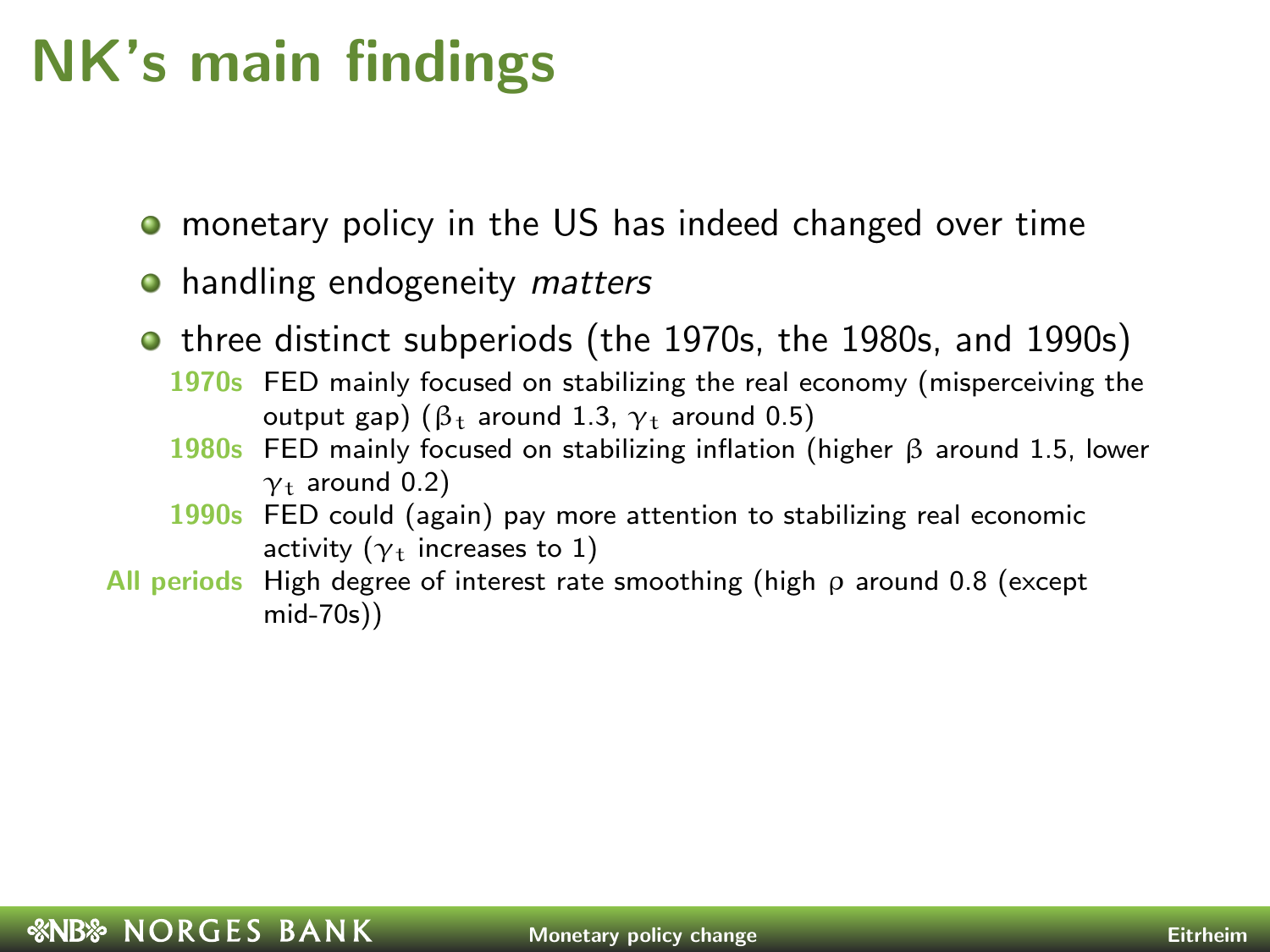### BHV's main findings

- Note: Parameters are estimated using the two-step method with a Varying Coefficients method (Schlicht and Ludsteck, 2006) minimizing a weighted sum of squared residuals with weights inversely proportional to to the variance of the innovations to the RW processes
- monetary policy in the five IT countries has indeed changed  $\bullet$ over time
- handling endogeneity *matters* 
	- NZ  $β_1$  fluctuates below 1, (insign)  $γ_1$  around 0, low  $ρ_1$
	- AUS  $\beta_t$  rising then declining below 0.5, (insign)  $\gamma_t$  around 0, low  $\rho_t$
	- CAN  $β_t$  rising then declining to 0.8,  $γ_t$  around 0.4, low  $ρ_t$  around 0
	- UK  $β_1$  declines in 1990s towards 0, low (insign)  $γ_1$  around 0.2, low  $ρ_1$ around 0.3
	- SWE  $β_t$  declines in 1990s, low (insign)  $γ_t$ , higher  $ρ_t$  around 0.5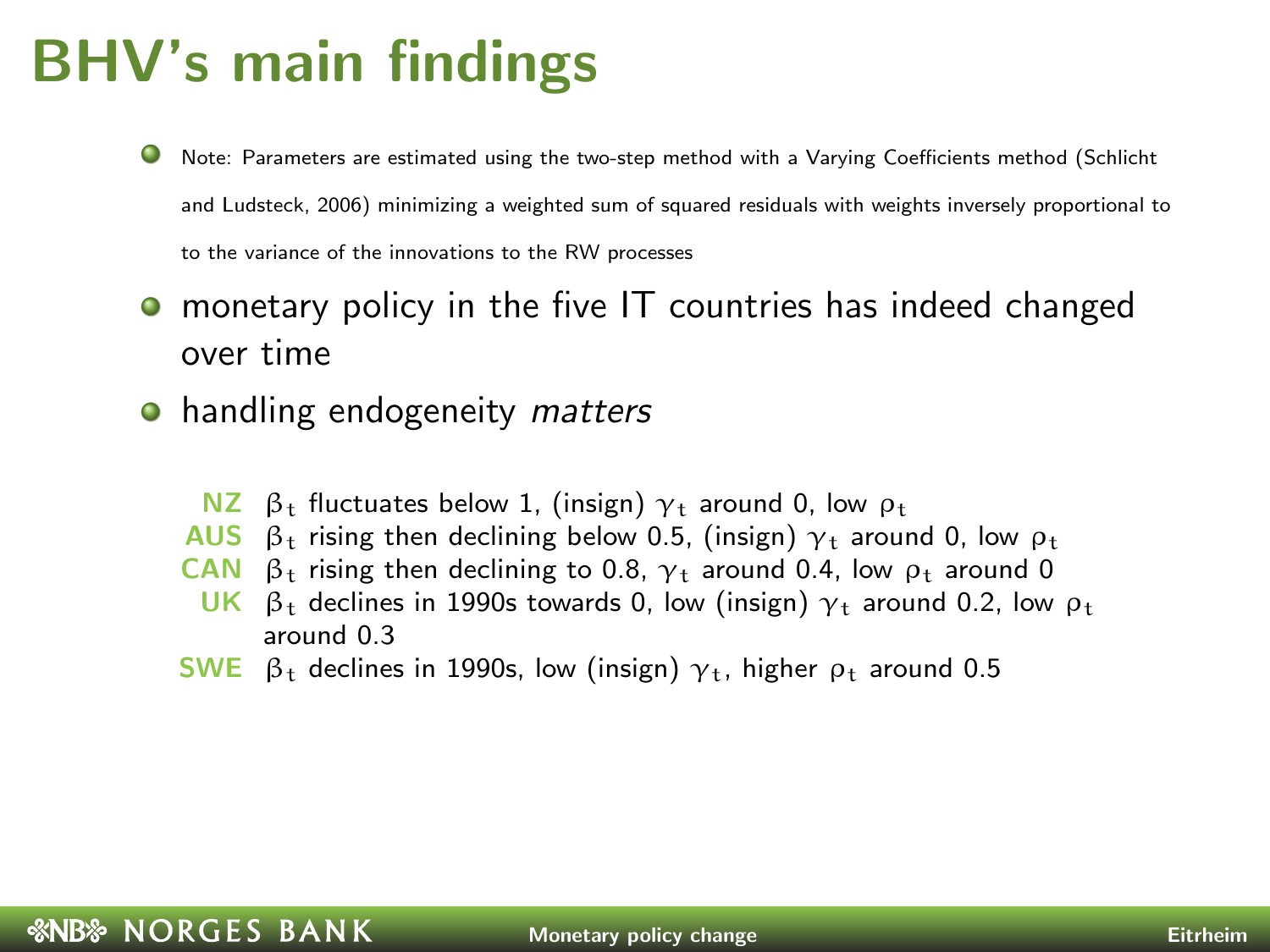#### Questions and Comments

- Can we trust these estimates of the central banks' reaction pattern?
- Are the results robust .... ?
	- Q1 Change due the estimation method ?  $\rightarrow$  compare with Nelson and Kim on US data ?
	- Q2 Generally low estimates  $β_t$ , discuss active vs passive interest rate rule (Taylor's principle)?
	- Q3 What explains the lower degree of interest rate smoothing in BHV vs NK (who report  $\rho_t$  around 0.8 for US)?
	- Q4 Are results robust to different specifications, e.g. different conditioning sets?
	- Q5 Unclear argument about committee structure and the degree of interest rate smoothing ? Is the Riksbank as collegial as claimed ?
	- Q6 What can we infer from these exercises? Limited insights about structure (may be)? What about predictive performance (a better mousetrap)?